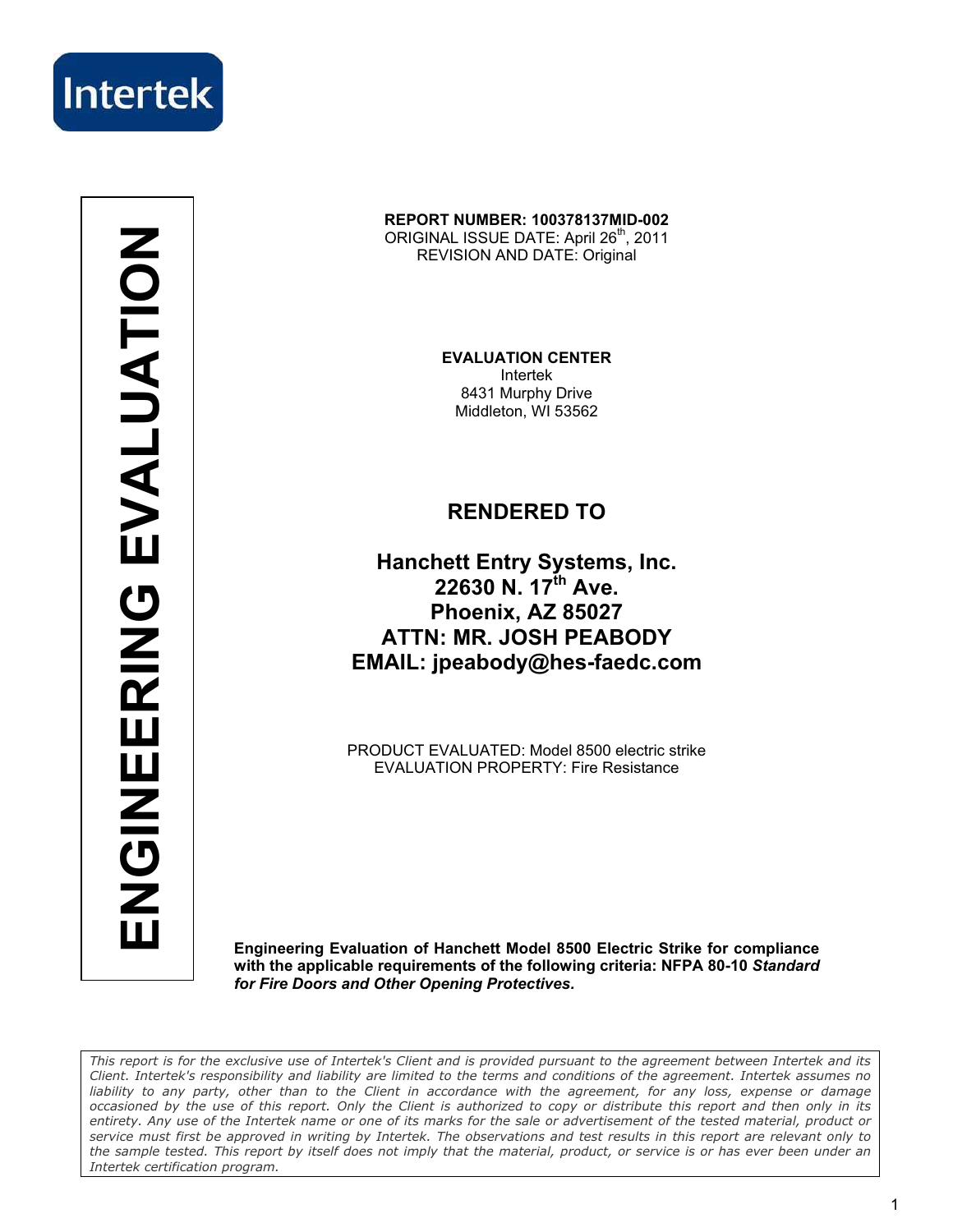

#### **Table of Contents**  $\overline{\mathbf{1}}$

| $7^{\circ}$ |  |  |  |
|-------------|--|--|--|
|             |  |  |  |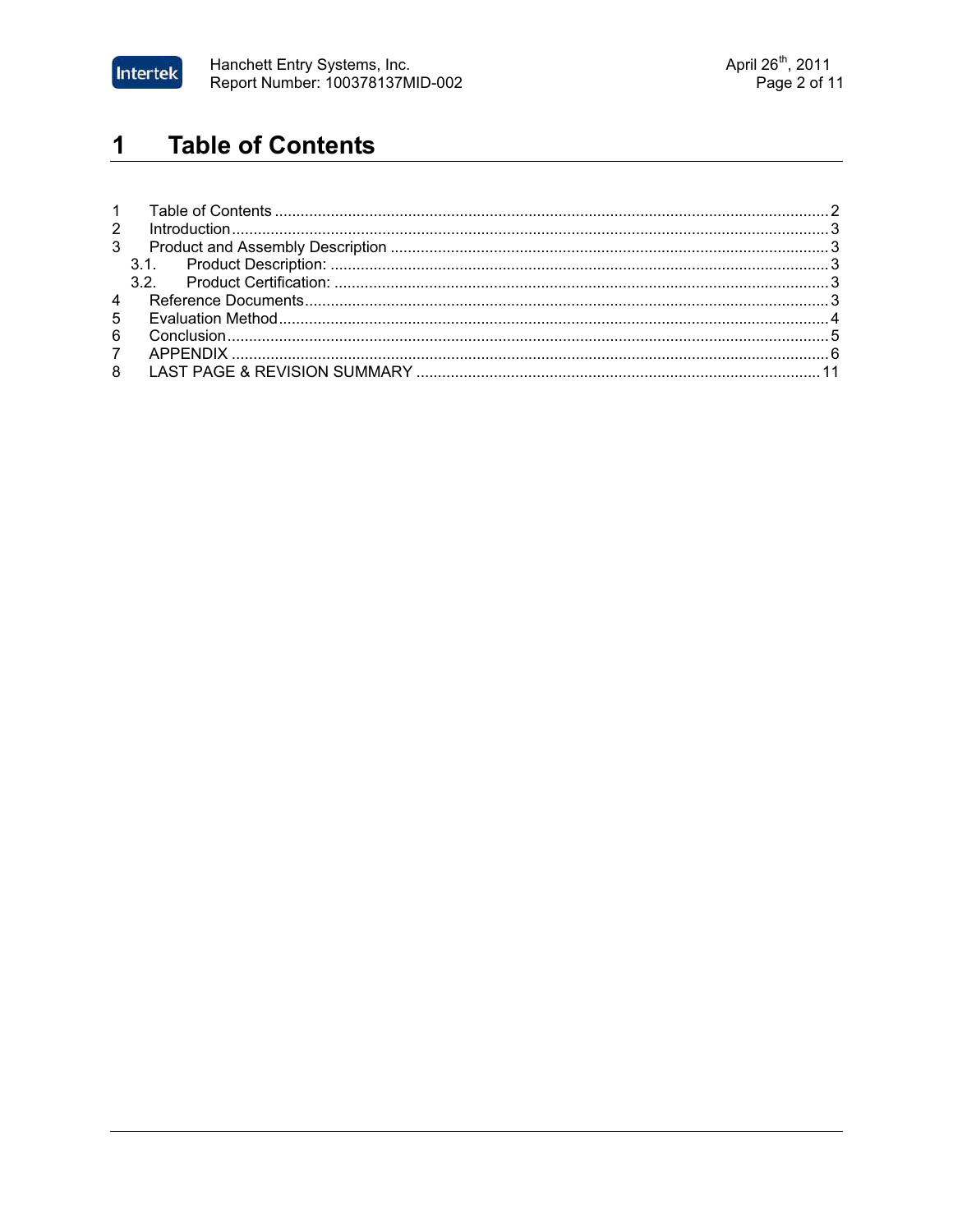

### **2 Introduction**

Intertek is conducting an engineering evaluation for Hanchett Entry Systems, Inc. on Model 8500 Electric Strike, to evaluate Fire Resistance. The evaluation is being conducted to determine if use in an assembly to protect openings against the spread of fire and smoke will comply with NFPA 80-10 *Standard for Fire Doors and Other Opening Protectives*.

## **3 Product and Assembly Description**

### **3.1.Product Description:**

The 8500 series is an electric strike for use with mortise latches having  $\frac{3}{4}$  inch latch bolts, when such latches are mounted in single swing doors up to 4'0" wide x 8'0" high.

See 8500 Series Electric Strike installation instructions for details.

#### **3.2.Product Certification:**

Hanchett Model 8500 Electric Strike is a UL Listed Electric Strike for compliance with applicable requirements of the following standards: UL10B *Fire Tests of Door Assemblies*, UL 10C *Positive Pressure Fire Tests of Door Assemblies* and UBC7-2 (1997). Model 8500 Electric UL Listing information states listing for use with mortise latches having ¾ inch latch bolts. Listing information is not by Intertek and has not been confirmed by review of test data and is mentioned here for informational purposes only.

Authorities Having Jurisdiction (AHJ) should be consulted in all cases as to the particular requirements covering the installation and use of Intertek certified products, equipment, systems, devices and materials. The AHJ should be consulted before construction. Fire resistance assemblies and products are developed by the design submitter and have been investigated by Intertek for compliance with specific requirements. The published information (product and design listings) cannot always address every construction nuance encountered in the field. When field issues arise, it is recommended the first contact for assistance be the technical service staff provided by the product manufacturer noted for the design. Users of fire resistance assemblies are advised to consult the test standard referenced for each Intertek certified product. The test standard includes specifics concerning alternate materials and alternate methods of construction. Only products which bear Intertek's Mark are considered as certified. The appearance of a company's name or product in Intertek Directory of Listed Building Products does not in itself assure that products so identified have been manufactured under Intertek's Follow-Up Service. Only those products bearing the Intertek Mark should be considered to be Listed and covered under Intertek's Follow-Up Service. Always verify the Mark on the product before using it.

### **4 Reference Documents**

As part of this evaluation, Intertek has directly or indirectly used the following referenced documents:

- -UL Directory of Listed products, summary information GXAY.R9483
- -NFPA 80 (2010) "Standard for Fire Doors and Other Opening Protectives"
- **-** HES 8500 Series Electric Strike Product Information.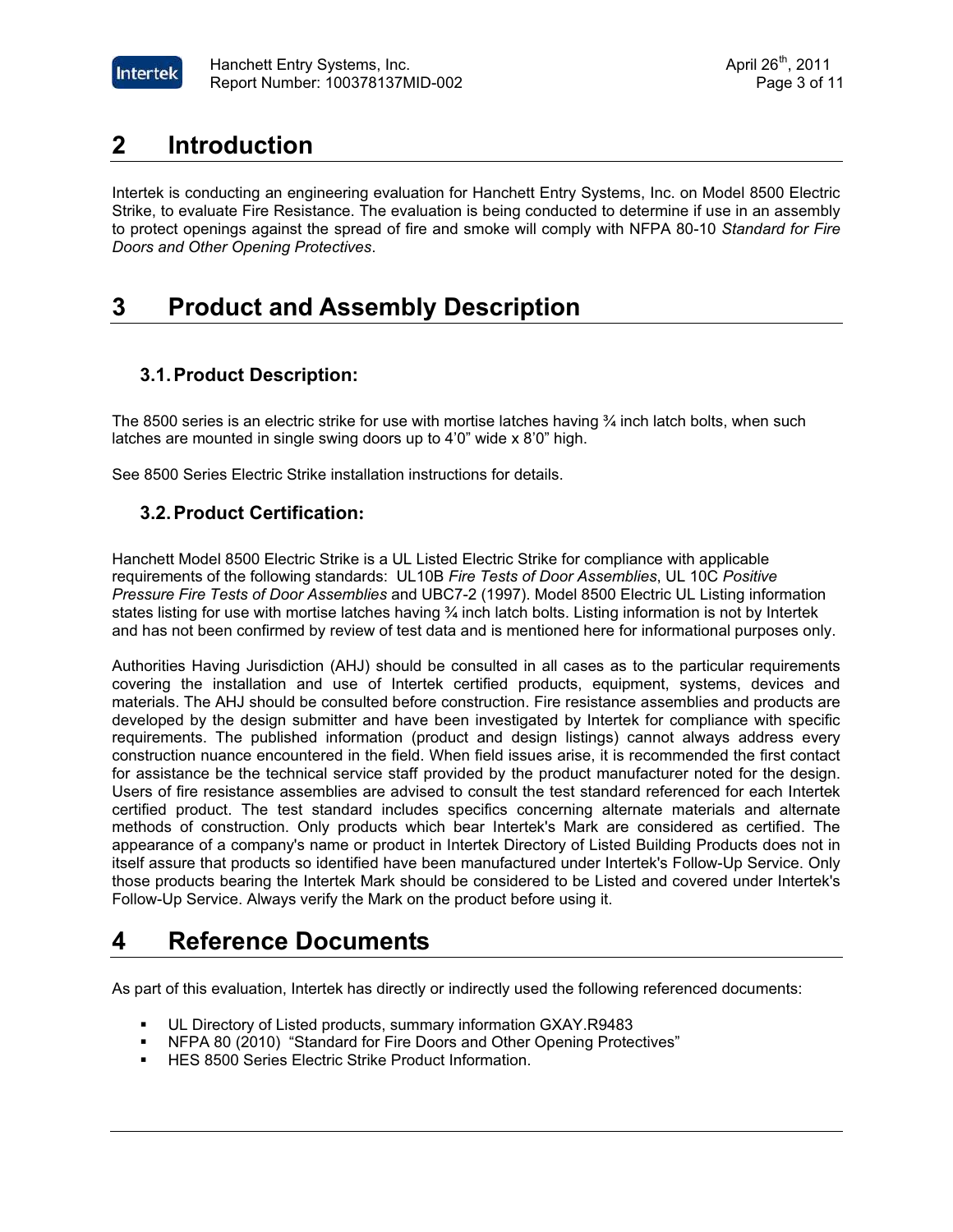

## **5 Evaluation Method**

This evaluation is being conducted solely for the above italicized referenced project or use or both. Due to the variables that exist from project to project and the fact that each evaluation requires review of the most current existing data and information, this evaluation is not to be used as justification for any other opinion nor used for any other project, without the express written consent of Intertek. This report should serve as Intertek's opinion regarding the use of the certified product in the conditions described herein. The materials used on the project, which are applied in compliance with Intertek Design Listings, must bear the Intertek listing mark. All certified products must be installed in accordance with the details contained in Intertek's *Directory of Listed Building Products*.

The product assembly and use was evaluated against requirements in NFPA 80 that would make the use of HES Model 8500 Strike compliant with NFPA 80.

A review of NFPA 80 finds:

- - Electric strikes are defined per section 3.3.121.1 as strikes that, when activated, either releases or retains a projected latch or dead bolt.
- - Strike plates are defined in section 3.3.122 as wear plates for projecting hardware or a wear plate and keeper for a latch bolt.
- Per Section 6.4.4.11 electric strikes are permitted in lieu of conventional strikes in single swinging doors and pairs of doors where provided for in the published listings. Typical electric strikes are illustrated in annex A. figure A.6.4.4.11.
- - Section 6.4.4.8 requires Strike plates are secure to frame with steel screws or other types of screws as indicated by the manufacturer's published listing or label service procedure.
- - Section 6.4.4.9 requires Strike plates for doors swinging in pairs to be secured to reinforcements in the inactive leaf with machine screws.
- - Section 6.4.4.9.1 requires pilot holes to be drilled prior to strike plate installation, in accordance with manufacturer's installation instructions.

An examination of the product and Listed use found that HES Model 8500 falls within the definition of electric strikes and complies with the above NFPA 80 criteria. The strike releases or retains a projected latch bolt when activated and includes a strike plate acting as a wear plate for and keeper for a latch bolt. The 8500 strike is fire rated per UL report GXAY.R9483, allowing it to be used in place of conventional strikes. The strike plate is secured to the frame with steel screws installed into pilot holes drilled into the frame prior to installation, as indicated by the attached installation instructions. Section 6.4.4.9 does not apply to the 8500 strike as it is only to be installed into a single swing frame.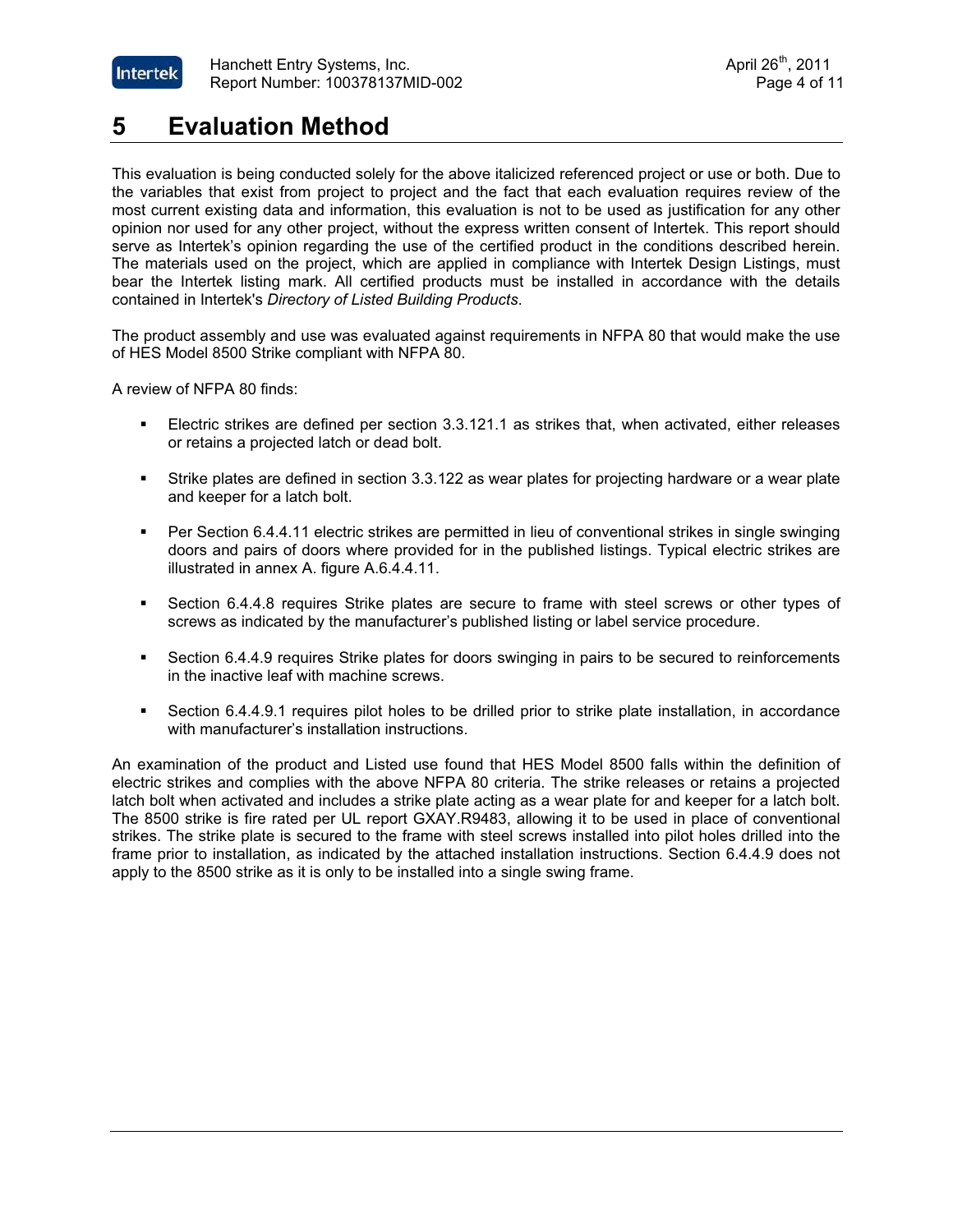

## **6 Conclusion**

Intertek is conducting an engineering evaluation for Hanchett Entry Systems, Inc. on Model 8500 Electric Strike, to evaluate Fire Resistance. The evaluation is being conducted to determine if use in an assembly to protect openings against the spread of fire and smoke will comply with NFPA 80-10 *Standard for Fire Doors and Other Opening Protectives*.

Based on the information contained and referenced herein, it is Intertek's professional judgment based on sound engineering principles that the following is true: Listed use of Model 8500 Electric Strike complies with NFPA 80-10.

**INTERTEK** 

Reported by: **\_\_\_\_\_\_\_\_\_\_\_\_\_\_\_\_\_\_\_\_\_\_**

 Jesse Peterson Project Engineer, BP-Safety

Reviewed by: **\_\_\_\_\_\_\_\_\_\_\_\_\_\_\_\_\_\_\_\_\_**

 Mike Puls Engineering Team Leader, BP-Safety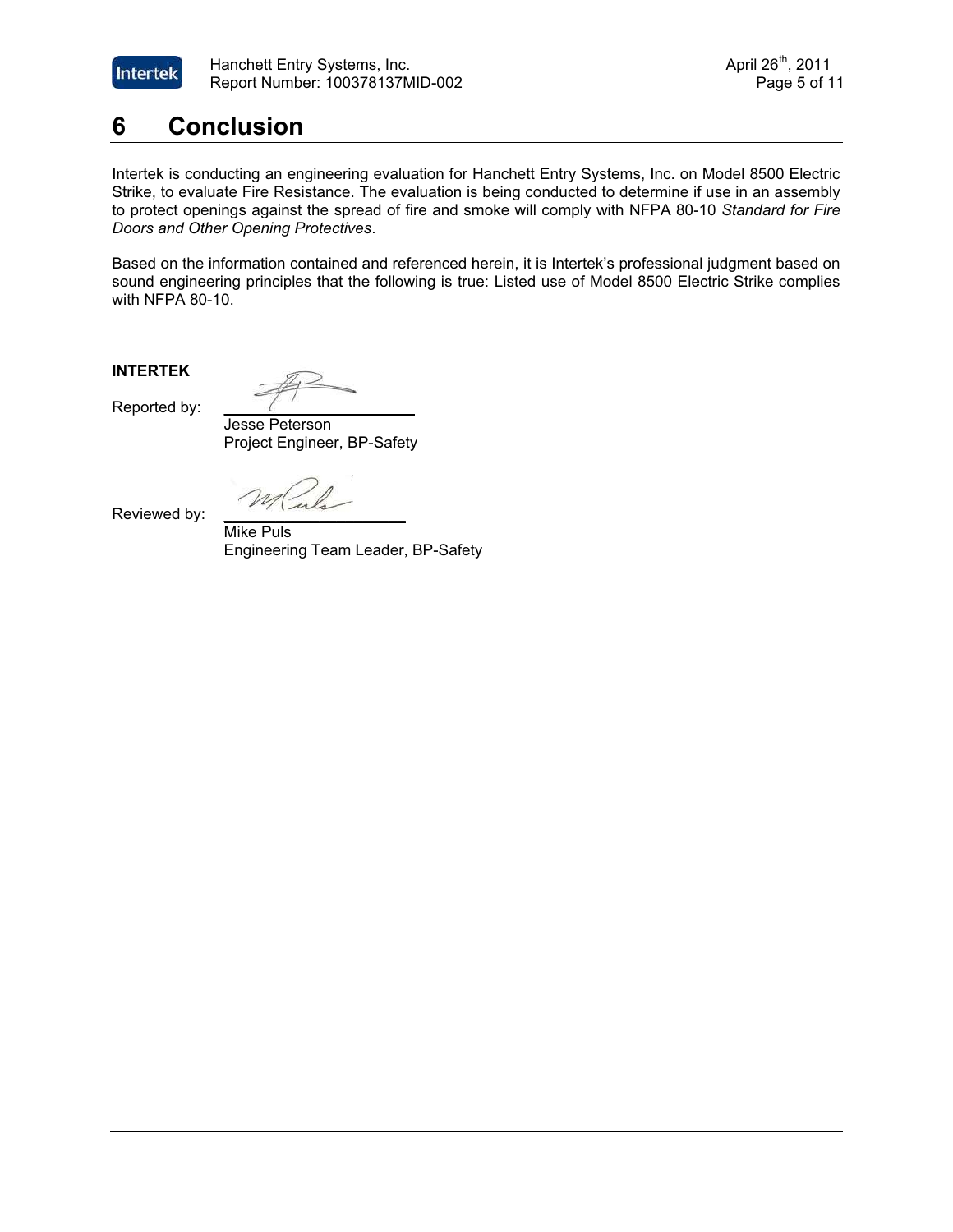

# **7 APPENDIX**

**-** HES 8500 Installation Instructions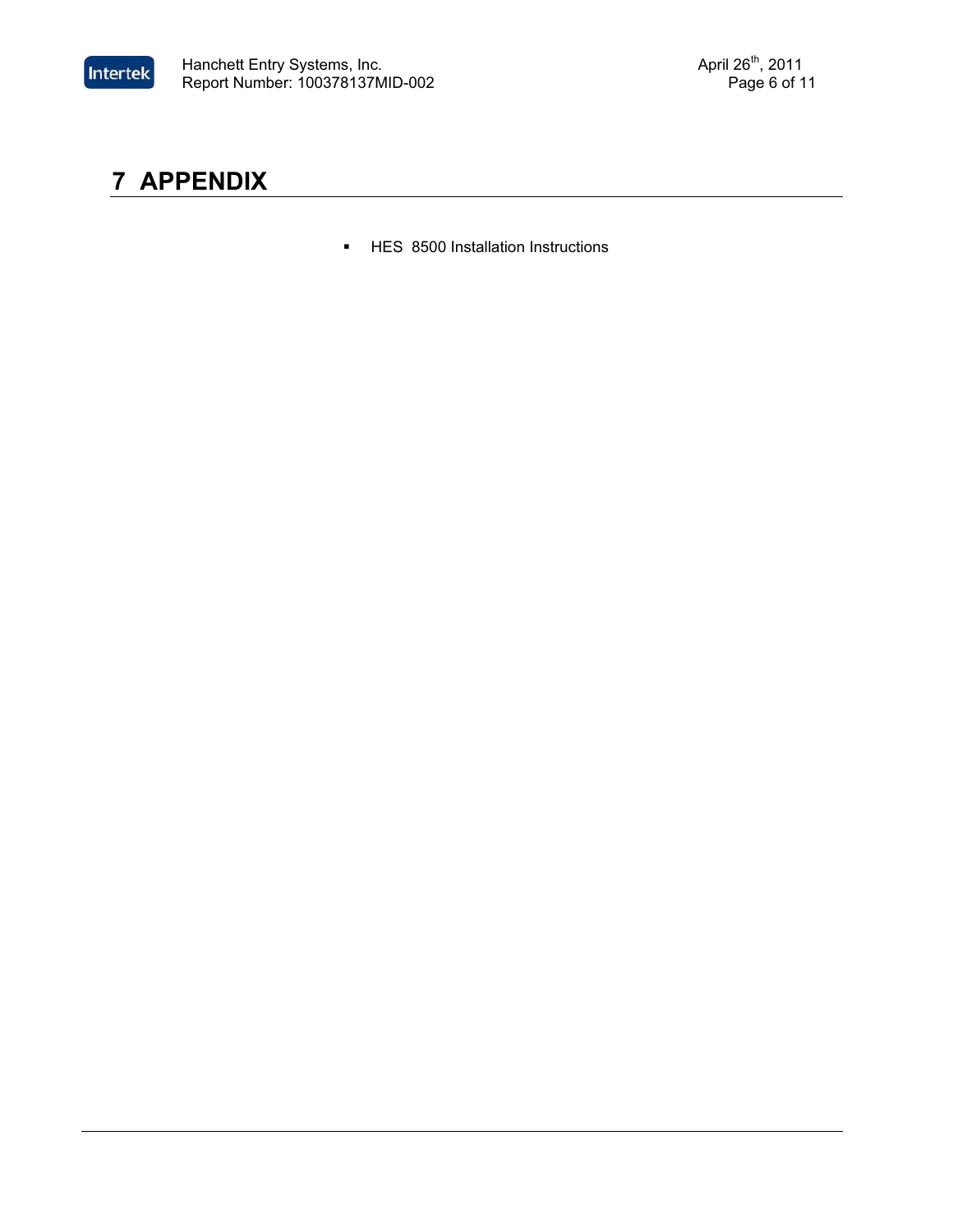

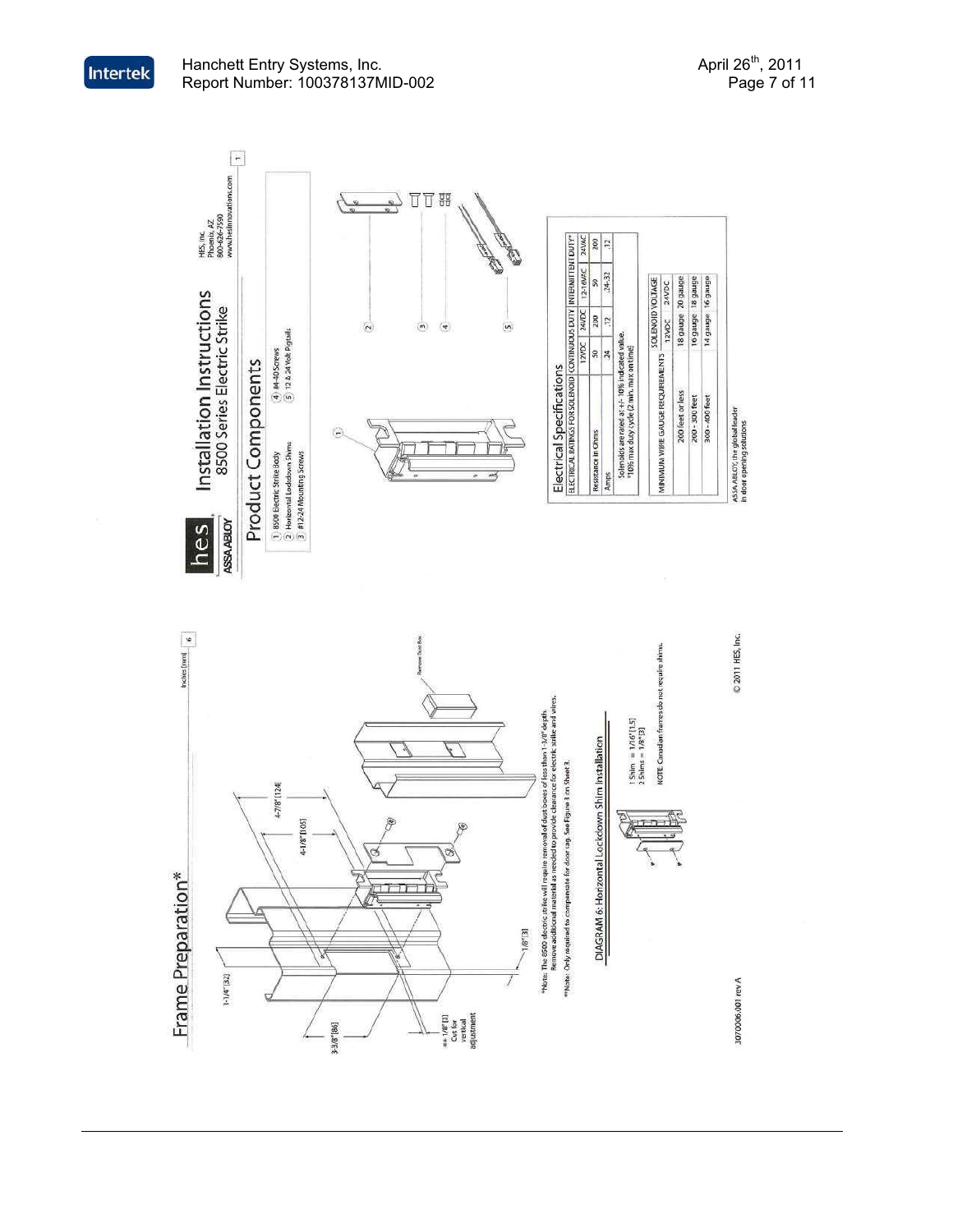

Tips".

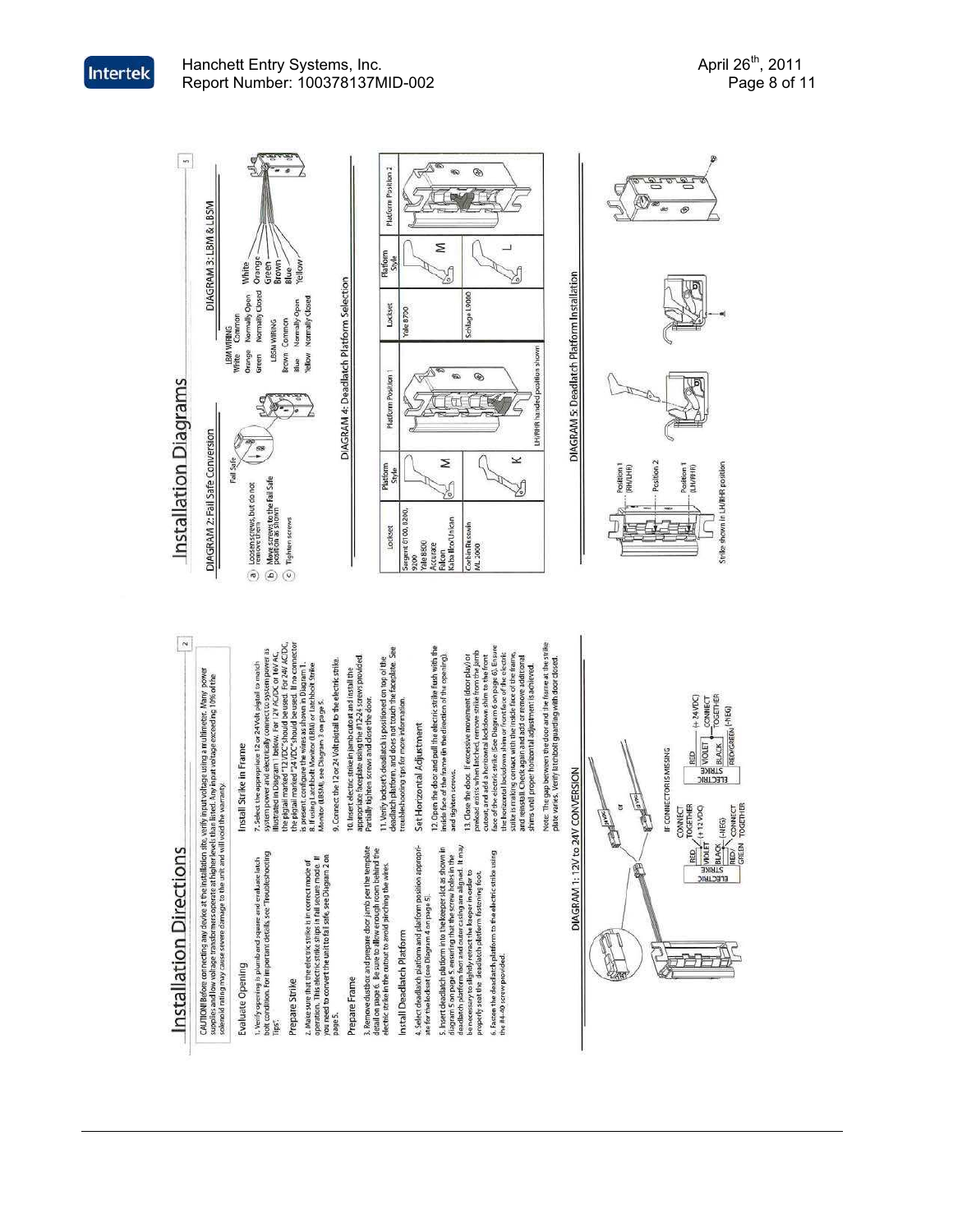

 $\overline{\mathbf{3}}$ 

# **Important Trouble Shooting Tips**

NOTE! The 8500 electric strike requires that the opening be plumb and square to ensure proper catch and release of the latchbolt.

Door sag and latchbolt wear are two common conditions that may prevent an electric strike from working properly. Here are some quick tips to ensure the HES 8500 performs at its best:

#### EVALUATING LATCH BOLT CONDITION

Poorly constructed, worn or damaged latchbolts may not interact properly with the ramp of an electric strike. To check the condition of your latchbolt, lightly depress the tip of the latchbolt at a 45 degree angle to the door face -- (see Figure 1). The latchbolt should be easily pushed into the door. If abnormal resistance is encountered, apply a lubricant to the inside of the latchbolt opening with the latchbolt depressed. (See Figure 2) Check manufacturer for proper maintenance and approved lubricants. If this does not correct the friction, additional maintenance on the latchbolt may be required.

#### ACCOMMODATING DOOR SAG

Most doors experience some sagging over time. To check for door sag, look at the location of the dead latch in relation to the strike faceplate and Deadlatch Platform. The deadlatch should rest fully on the deadlatch platform. If the deadlatch contacts the faceplate or edge of the strike body, the latchbolt may not be fully released when the strike is activated.

To correct this condition, uninstall the strike and remove 1/8" of material from the bottom edge of the frame opening, making sure to retain the mounting hole on the lower mounting tab. Reinstall the strike, using the SD faceplate instead of the standard faceplate.

If this does not correct the issue, additional maintenance on the door may be necessary.

#### **STRIKE LUBRICATION**

Lubrication of the 8500 electric strike is not necessary.



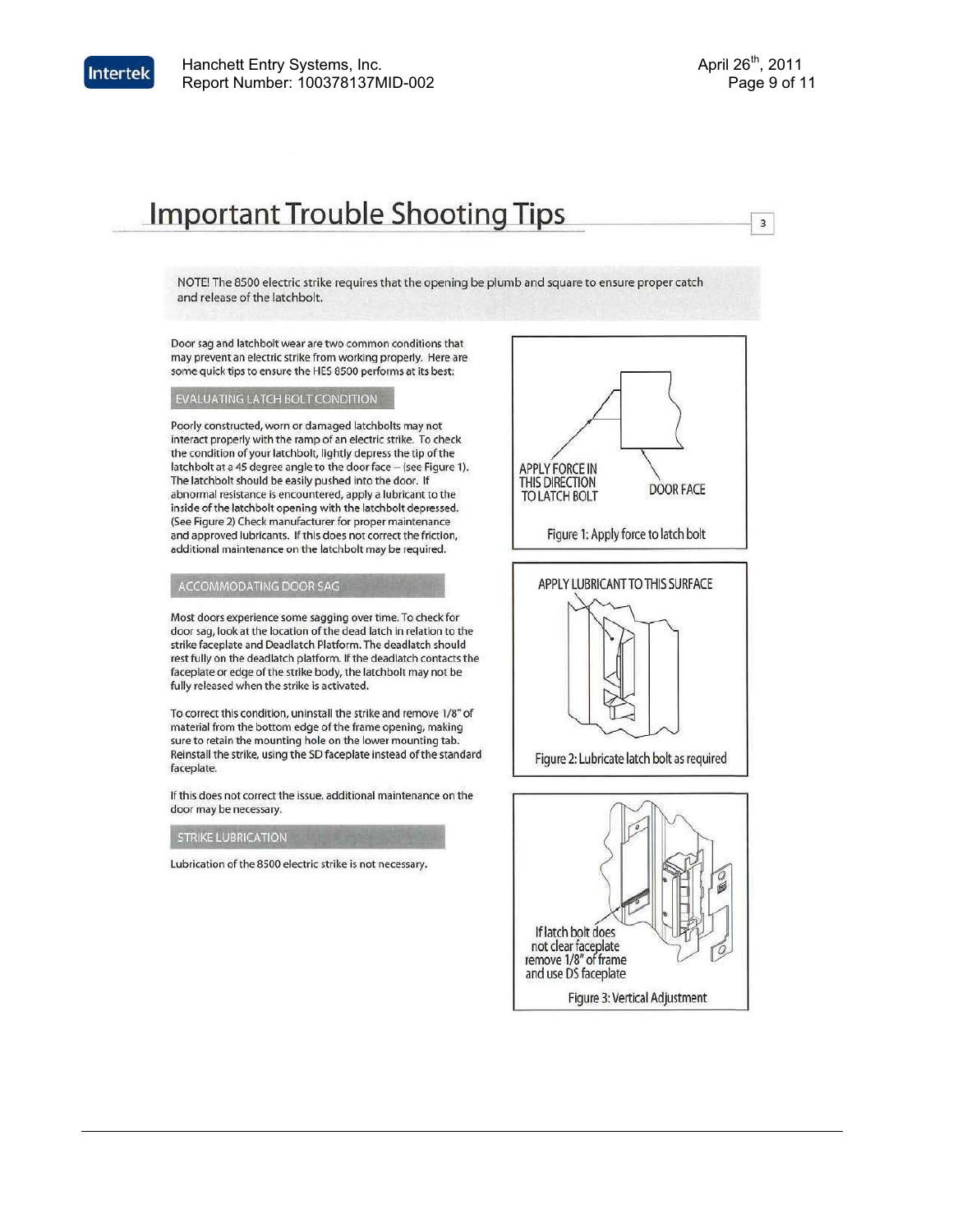$\overline{4}$ 

# 8500 Options

Intertek

 $E =$  centerline of faceplate (2nd line = centerline of faceplate opening)